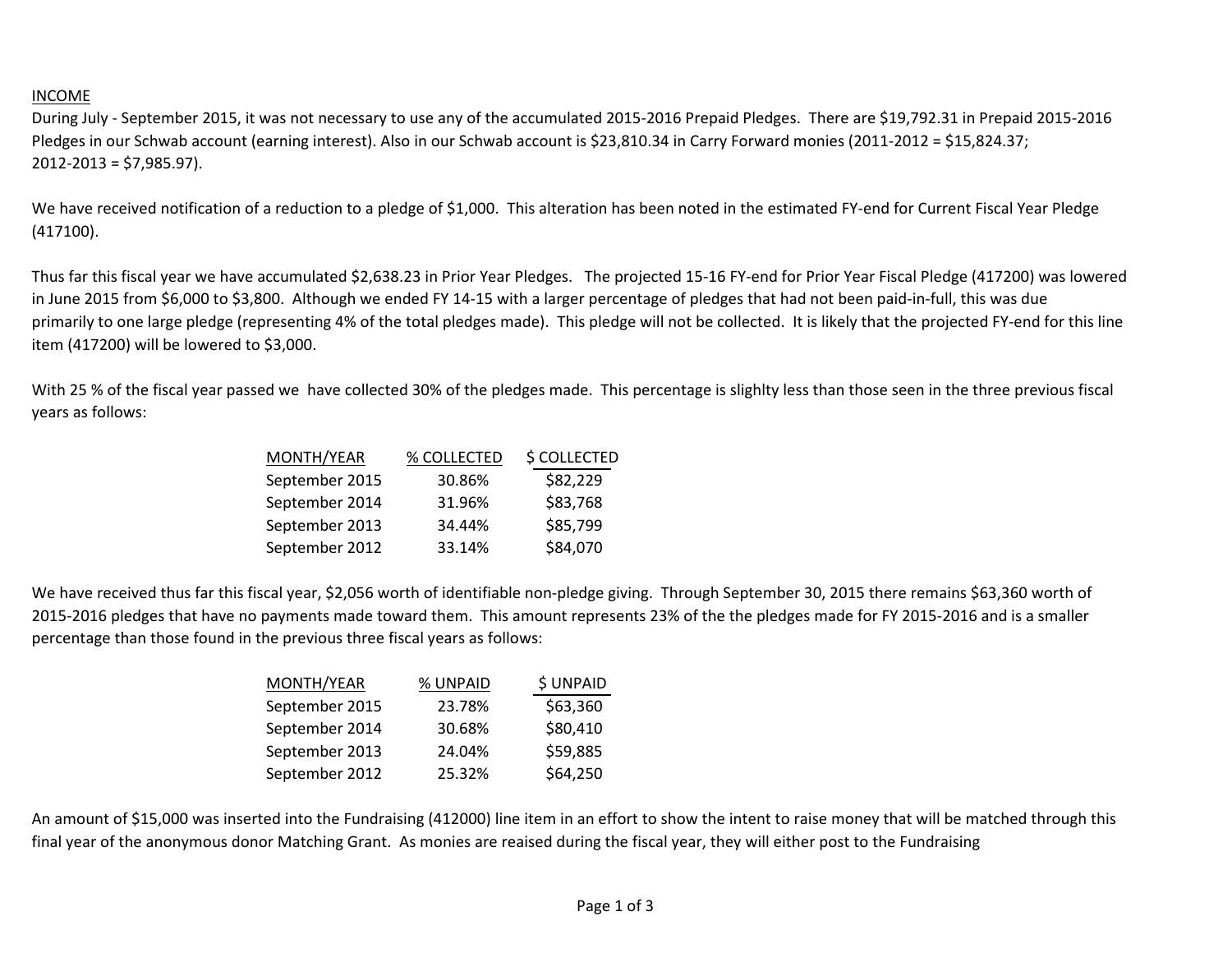(412000) line item or another already established line item. For example, the monies being raised by the USH Performing Arts Sub-Council have been posted to the Performing Arts (423000) line item. The net amount (income minus expenses) raised by the USH Performing Arts Sub-Council has been deducted from the projected Fundraising (412000) line item. This posting process will enable us to monitor what 'additional' monies need to be raised through fundraising efforts in order to reach the budgeted goal of \$15,000.

## EXPENSES

The following adjustments have been made to line items in the Compansation (550000) category as a result of reconfiguring the position of Business Manager into that of Bookkeeper:

**DRE (515000)**: These line items have been adjusted to reflect a move to 20 hours per week beginning 10.19.2015 as well as providing a contribution to the UUA Pension plan beginning 11.01.2015. *This will increase these line items by \$3,533.18 over their budgeted amount.* **Business Manager (555000)**: These line tems have been adjusted to reflect the move to 16 hours per week @ \$23 per hour beginning 10.01.2015 and then a move to 14 hours per week @ \$20 per hour beginning 01.01.2016. *This will decrease these line items by \$17,348.41 under their budgeted amount.* 

**Administrative Assistant (556500)**: These line items have been adjusted to reflect a move to 25 hours per week @ \$16.50 per hour beginning 10.01.2015 as well as providing a contribution to the UUA Pension plan beginning 03.01.2016. *This will increase these line items by \$7,370.12 over their budgeted amount.*

The approved budgeted amount (\$18,765) for Music Director (554101) has now been spread between the Music Director (554101) line item (\$9,665) and the Acting Accompanist (554102) line item (\$9,100). This will more clearly reflect how these monies are being spent.

The effected line items noted above have been highlighted in yellow on the Budget Review Tab.

All other expense line items are currently tracking toward budgeted amounts.

## OVERALL

The following represents attendance and money collected from the Sunday's in September:

| <b>DATE</b> | <b>ATTENDANCE</b> | <b>\$ COLLECTED</b> | <u>DATE</u> | ATTENDANCE | <b>S COLLECTED</b> | DATE       | <b>ATTENDANCE</b> | \$ COLLECTED |
|-------------|-------------------|---------------------|-------------|------------|--------------------|------------|-------------------|--------------|
| 07.05.2015  | 74                | \$1,207             | 08.02.2015  | 59         | \$806              | 09.06.2015 |                   | \$1,725      |
| 07.12.2015  | 65                | \$3,402             | 08.09.2015  | 75         | \$1,771            | 09.13.2015 | $178*$            | \$1,765      |
| 07.19.2015  | 77                | \$607               | 08.16.2015  | 72         | \$1,070            | 09.20.2015 | 105               | $$1,459$ #   |
| 07.26.2015  | 81                | \$756               | 08.22.2015  | 102        | \$1,795            | 09.27.2015 | 142               | \$1,233      |
|             |                   |                     | 08.30.2015  | 97         | \$1,646            |            |                   |              |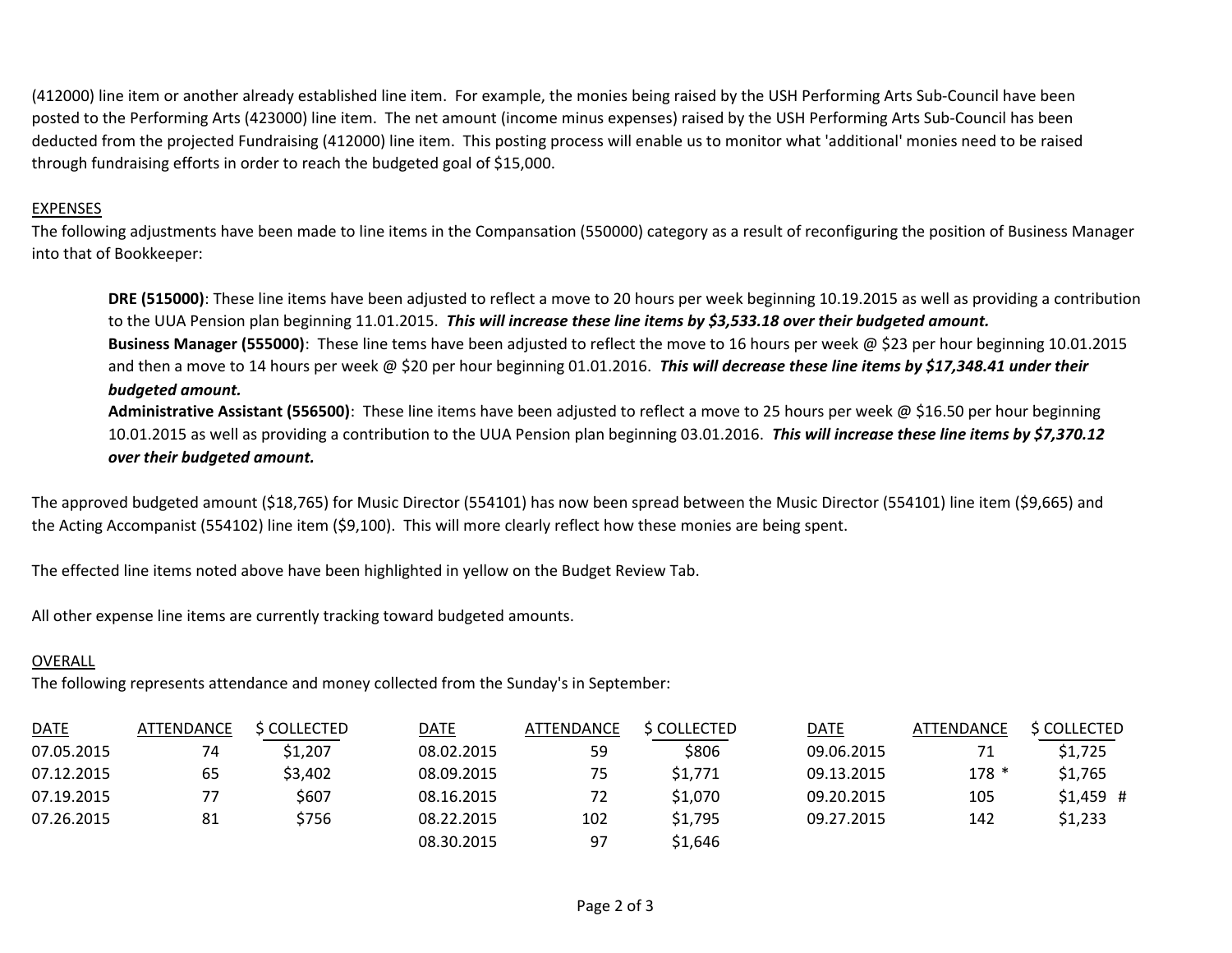*\*Ingathering # Includes monies collected for EqUUal Access*

The protocol used previously, regarding the use of Carry Forward monies, will be used again this fiscal year. The monies from the oldest FY will be used first. As the Budget is reviewed during the fiscal year, rather than show a projected surplus, the amount of Prior Year Carry Forwards (414000) will be lowered. A projected deficit will still be noted as a deficit, with no addition to Prior Year Carry Forward (414000), unless mandated by the Finance Sub-Council and Board. The Prior Year Carry Forward (414000) line item will continue to be highlighted in orange.

Using the protocol described above, the projected year-end amount for the Prior Year Carry Forward (414000) line item is \$9,230. The June 2015 review of the approved 15-16 FY budget increased the projected year-end amount for Prior Year Carry Forward (414000) to \$16,400. This was done to account for a lower than anticipated match by the anonymous donor of fundraising monies. The reconfiguring of the position of Business Manager to Bookkeeper enables this reduction in Prior Year Carry Forward (414000) to \$9,230.

The July - September 2015 Budget Review projects a surplus of \$0.39.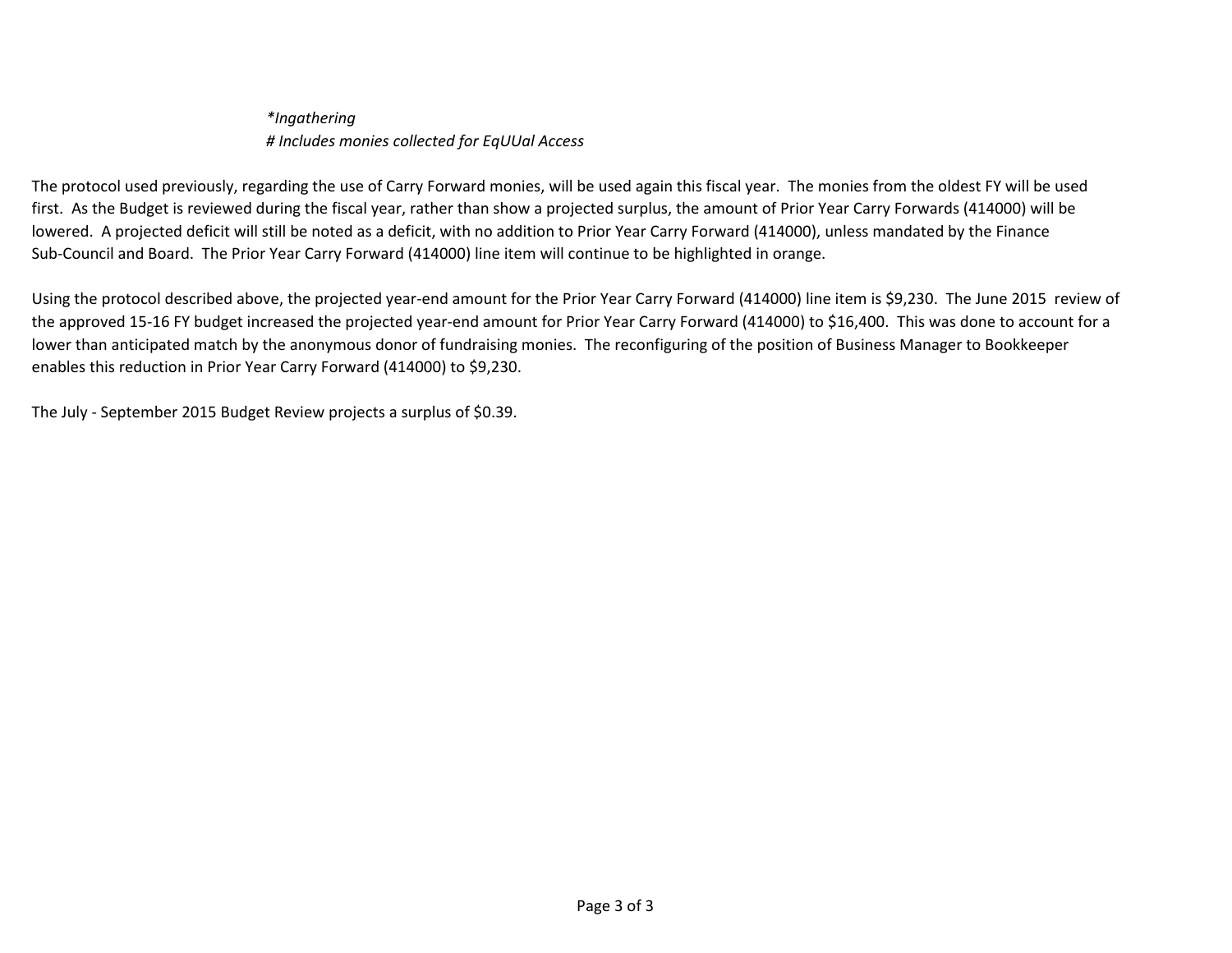|                                         | 14-15 Yr-End Actual | <b>Approved Budget</b> | <b>Actual</b> | <b>Budget Review</b> |
|-----------------------------------------|---------------------|------------------------|---------------|----------------------|
|                                         | 06.30.2015          | 2015-2016              | 09.30.2015    | 09.30.2015           |
| <b>Ordinary Income/Expense</b>          |                     |                        |               |                      |
| <b>Income</b>                           |                     |                        |               |                      |
| 410000 · Administration                 |                     |                        |               |                      |
| 411000 · Endowment                      |                     |                        |               |                      |
| 411100 - Capital Clearing Account       |                     |                        | (4,612.56)    |                      |
| 411200 · Operations                     |                     |                        |               |                      |
| 411201 - Monthly Distribution           | 41,340.00           | 39,364.12              | 9,841.02      | 39,364.12            |
| 411202 - Loan Repay UUMSB - Principal   | 1,666.21            | 1,444.14               | 427.05        | 1,444.14             |
| 411203 - Loan Repay UUMSB - Interest    | 1,969.67            | 2,191.74               | 481.92        | 2,191.74             |
| 411204 - Special Endowment Funds Income |                     |                        |               |                      |
| <b>Total 411200 - Operations</b>        | 44,975.88           | 43,000.00              | 10,749.99     | 43,000.00            |
| Total 411000 · Endowment                | 44,975.88           | 43,000.00              | 6,137.43      | 43,000.00            |
| 412000 - Fundraising                    | 15,555.11           | 15,000.00              | 901.25        | 13,095.00            |
| 412100 - Matching Grant                 | 10,369.82           | 18,000.00              | 14,024.00     | 14,024.00            |
| 413000 · Holiday Letter                 |                     |                        |               |                      |
| 414000 - Prior Years' Carry Over        | 15,064.94           | 11,000.00              | $\omega$ .    | 9,230.00             |
| 415000 - Memorial Contributions         |                     |                        |               |                      |
| 416000 · Rental Contributions           | 12,348.00           | 14,000.00              | 2,610.00      | 14,000.00            |
| 417000 · Stewardship                    |                     |                        |               |                      |
| 417100 · Current Fiscal Year Pledge     | 244,829.39          | 254,000.00             | 62,278.80     | 253,000.00           |
| 417200 · Prior Fiscal Year Pledge       | 5,928.45            | 6,000.00               | 2,638.23      | 3,800.00             |
| Total 417000 · Stewardship              | 250,757.84          | 260,000.00             | 64,917.03     | 256,800.00           |
| 418000 · Sunday Contributions           | 7,822.69            | 7,500.00               | 1,248.63      | 7,500.00             |
| 419000 · Minister's Discretionary Fund  | 1,103.87            |                        | 2,000.00      | 2,000.00             |
| Total 410000 · Administration           | 357,998.15          | 368,500.00             | 91,838.34     | 359,649.00           |
| 420000 · Community Within               |                     |                        |               |                      |
| 421000 · Festival of the Season         | 1,171.00            |                        |               |                      |
| 422000 - Used Book Sales                | 339.50              |                        | 159.67        | 159.67               |
| 423000 · Performing Arts                | 3,732.10            |                        | 1,905.00      | 1,905.00             |
| 424000 · Caring Network                 |                     |                        |               |                      |
| 424100 - Memorial Receptions            | 917.30              | 200.00                 |               | 200.00               |
| 426000 - Circle of Caring               |                     |                        |               |                      |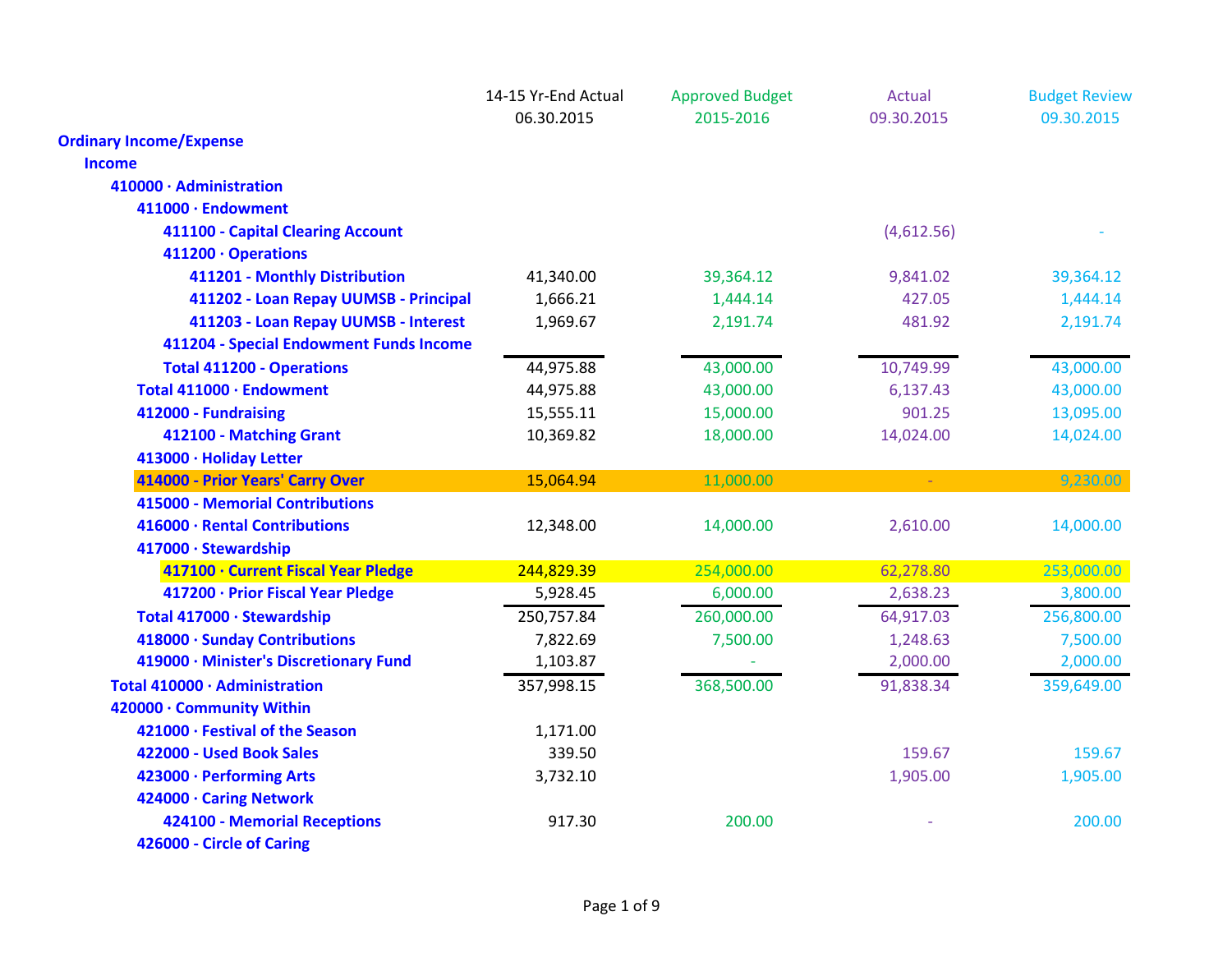|                                               | 14-15 Yr-End Actual | <b>Approved Budget</b> | Actual     | <b>Budget Review</b> |
|-----------------------------------------------|---------------------|------------------------|------------|----------------------|
|                                               | 06.30.2015          | 2015-2016              | 09.30.2015 | 09.30.2015           |
| 427000 - Membership                           | 41.77               |                        |            |                      |
| 427100 - Membership Initiative                | 1,039.60            |                        |            |                      |
| 428001 - Fellowship Hour Donations            | 179.57              | 100.00                 | 51.98      | 100.00               |
| 429000 · UAMW                                 | 3,067.31            |                        | 450.00     | 450.00               |
| Total 420000 · Community Within               | 10,488.15           | 300.00                 | 2,566.65   | 2,814.67             |
| 430000 · Social Justice                       |                     |                        |            |                      |
| 431000 · SJ Sunday Collections                | 3,778.88            |                        | 4,418.90   | 4,418.90             |
| 432000 · Coffee Ministry                      |                     |                        |            |                      |
| 434500 - Interweave                           |                     |                        |            |                      |
| 434000 · SJ Miscellaneous Income              | 100.00              |                        | (370.00)   |                      |
| 434800 - Green Sanctuary                      | 1,058.00            |                        |            |                      |
| Total 430000 · Social Justice                 | 4,936.88            |                        | 4,048.90   | 4,418.90             |
| 440000 · Spiritual Life                       |                     |                        |            |                      |
| 441000 · Annual Retreat                       |                     |                        |            |                      |
| 442000 · Adult Programs                       | 16,422.95           | 5,200.00               | 1,971.00   | 1,971.00             |
| 443000 · Flower Contributions                 |                     |                        |            |                      |
| 445000 · Music Sunday Contributions           |                     |                        |            |                      |
| 447000 · Religious Education                  |                     |                        |            |                      |
| 447100 · Soup Making                          | 418.30              | 300.00                 | 138.90     | 300.00               |
| 447200 · Guest at Your Table                  | 170.00              |                        |            |                      |
| 447300 - Sleeping Out in Boxes                | 1,850.00            |                        |            |                      |
| 447500 · Ski Trip                             |                     |                        |            |                      |
| <b>447600 - UNICEF</b>                        |                     |                        |            |                      |
| Total 447000 · Religious Education            | 2,438.30            | 300.00                 | 138.90     | 300.00               |
| 448000 · Miscellaneous - Spiritual Life       |                     |                        |            |                      |
| 448100 · Recording Donations                  | 34.00               |                        |            |                      |
| 448200 - Hymnal Donations                     | 655.00              |                        | 28.00      | 28.00                |
| 448300 · Volunteer Recognition                |                     |                        |            |                      |
| 448000 - Miscellaneous                        |                     |                        |            |                      |
| 449000 - Music Program Fundraising            |                     |                        |            |                      |
| Total 448000 · Miscellaneous - Spiritual Life | 689.00              |                        | 28.00      | 28.00                |
| Total 440000 · Spiritual Life                 | 19,550.25           | 5,500.00               | 2,137.90   | 2,299.00             |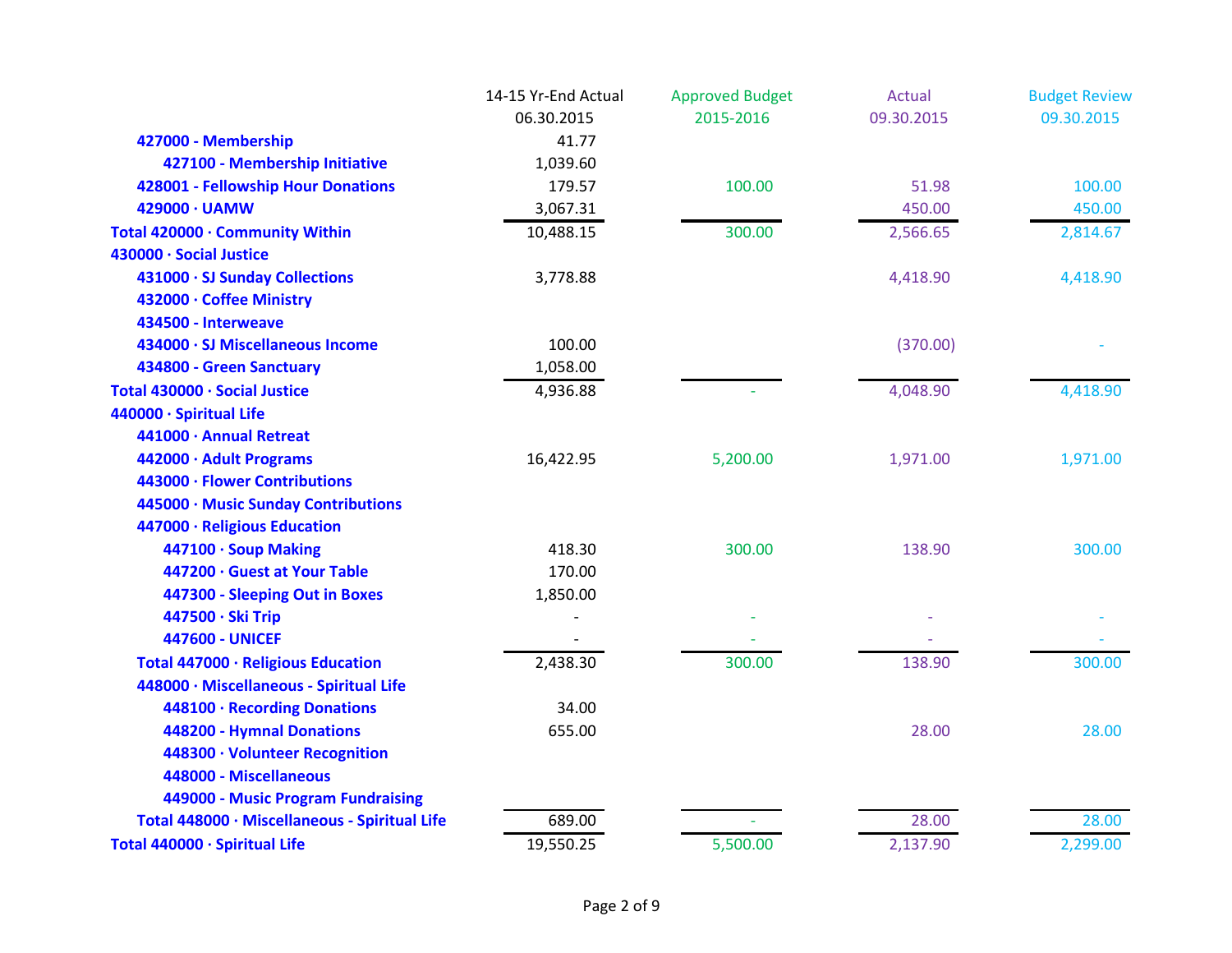|                                        | 14-15 Yr-End Actual<br>06.30.2015 | <b>Approved Budget</b><br>2015-2016 | Actual<br>09.30.2015 | <b>Budget Review</b><br>09.30.2015 |
|----------------------------------------|-----------------------------------|-------------------------------------|----------------------|------------------------------------|
| 450000 - Other Income                  | 829.26                            |                                     |                      |                                    |
| 451000 - Search Income                 |                                   |                                     |                      |                                    |
| 452000 - RE Support                    | 6,817.62                          |                                     |                      |                                    |
| Total 450000 - Other Income            | 7,646.88                          |                                     |                      |                                    |
| <b>Total Income</b>                    | 400,620.31                        | 374,300.00                          | 100,591.79           | 369,181.57                         |
| <b>Expense</b>                         |                                   |                                     |                      |                                    |
| 510000 · Administration Expenses       |                                   |                                     |                      |                                    |
| 512000 · UUA & District Payments       |                                   |                                     |                      |                                    |
| 512001 · Clara Barton District         | 3,190.00                          | 3,720.00                            | 852.00               | 3,410.00                           |
| 512002 · UUA Fair Share                | 8,700.00                          | 9,610.00                            | 2,325.00             | 9,300.00                           |
| Total 512000 · UUA & District Payments | 11,890.00                         | 13,330.00                           | 3,177.00             | 12,710.00                          |
| 515000 · Stewardship                   |                                   |                                     |                      |                                    |
| 515100 · Annual Canvass                | 138.84                            | 300.00                              |                      | 300.00                             |
| 515200 · Credit Card Expense           | 998.83                            | 925.00                              | 408.78               | 925.00                             |
| Total 528000 · Stewardship             | 1,137.67                          | 1,225.00                            | 408.78               | 1,225.00                           |
| 516000 · Building & Grounds            |                                   |                                     |                      |                                    |
| 516100 · General Maintenance           | 10,187.72                         | 7,500.00                            | 2,837.55             | 7,500.00                           |
| 516200 · Snow Removal                  | 9,860.00                          | 6,600.00                            |                      | 6,600.00                           |
| 516300 · Lawn Care                     | 6,400.00                          | 5,560.00                            | 1,600.00             | 5,560.00                           |
| $516400 \cdot Water$                   | 4,114.53                          | 4,000.00                            | 2,142.70             | 4,000.00                           |
| 516500 · Electric                      | 10,831.85                         | 10,200.00                           | 2,258.06             | 10,200.00                          |
| 516600 · Natural Gas                   | 9,800.33                          | 10,000.00                           | 1,024.64             | 10,000.00                          |
| 516700 - Memorial Garden               | 500.00                            |                                     |                      |                                    |
| Total 516000 · Building & Grounds      | 51,694.43                         | 43,860.00                           | 9,862.95             | 43,860.00                          |
| 517000 · Office                        |                                   |                                     |                      |                                    |
| 517100 · Equipment                     |                                   |                                     |                      |                                    |
| 517101 - Equipment Purchases           | 1,058.84                          | 1,500.00                            |                      | 1,500.00                           |
| 517102 · Equipment Rental              | 6,576.00                          | 6,800.00                            | 1,644.00             | 6,800.00                           |
| 517103 - Computer Maint. Agreement     | 1,188.00                          | 1,188.00                            | 1,284.00             | 1,284.00                           |
| Total 517100 · Equipment               | 8,822.84                          | 9,488.00                            | 2,928.00             | 9,584.00                           |
| 517200 · Security                      | 15.00                             |                                     | 15.00                | 15.00                              |
| <b>517300 - Printing</b>               | 781.90                            | 525.00                              | (40.00)              | 525.00                             |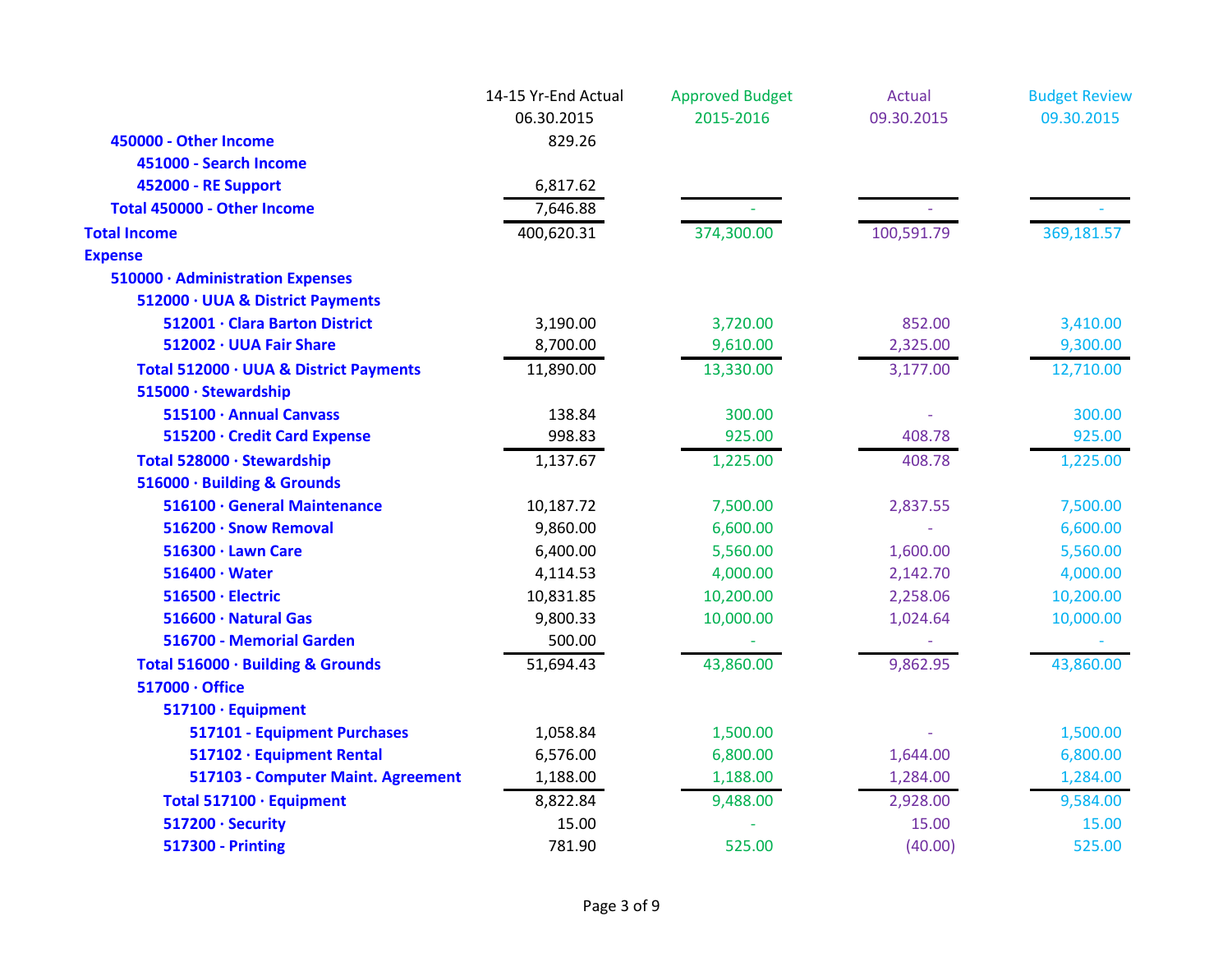|                                        | 14-15 Yr-End Actual | <b>Approved Budget</b> | <b>Actual</b> | <b>Budget Review</b> |
|----------------------------------------|---------------------|------------------------|---------------|----------------------|
|                                        | 06.30.2015          | 2015-2016              | 09.30.2015    | 09.30.2015           |
| 517400 · Postage                       | 672.62              | 1,000.00               | 49.00         | 1,000.00             |
| 517500 · Telephone                     | 2,568.40            | 2,400.00               | 651.60        | 2,400.00             |
| 517600 · Dues and Subscriptions        | 1,102.33            | 725.00                 | 186.09        | 725.00               |
| 517700 · Office Supplies               | 2,834.83            | 2,100.00               | 573.83        | 2,100.00             |
| 517800 · Service Contracts             |                     |                        |               |                      |
| 517900 · Service Charges               |                     |                        |               |                      |
| 517910 - Bank                          | 116.13              |                        | 2.00          | 2.00                 |
| 517920 · Credit Card Expense           | 351.25              | 900.00                 |               | 900.00               |
| 517930 - Payroll Expense               | 560.88              | 600.00                 | 121.45        | 600.00               |
| 517940 - Miscellaneous                 | 4.66                |                        |               |                      |
| Total 517900 · Service Charges         | 1,032.92            | 1,500.00               | 123.45        | 1,502.00             |
| Total 517000 · Office                  | 17,830.84           | 17,738.00              | 4,486.97      | 17,851.00            |
| 518000 · Insurance                     |                     |                        |               |                      |
| 518100 · Workers' Compensation         | 2,679.75            | 2,700.00               | 623.25        | 2,700.00             |
| 518200 · Liability Insurance           | 13,860.65           | 13,700.00              | 4,209.42      | 13,700.00            |
| 518300 · Umbrella                      | 700.00              | 700.00                 | $\omega$      | 700.00               |
| Total 518000 · Insurance               | 17,240.40           | 17,100.00              | 4,832.67      | 17,100.00            |
| 519000 · Administration - Other        |                     |                        |               |                      |
| 519200 · Rental Expense                | 40.00               |                        | 9.85          | 9.85                 |
| 519300 · General Assembly Expense      |                     |                        |               |                      |
| 519400 · Minister Discretionary Fund   | 1,103.87            |                        | 2,000.00      | 2,000.00             |
| 519500 - Board Expense                 |                     |                        |               |                      |
| 519600 - Staff Development             |                     | 500.00                 |               | 500.00               |
| Total 519000 · Administration - Other  | 1,143.87            | 500.00                 | 2,009.85      | 2,509.85             |
| Total 510000 · Administration Expenses | 100,937.21          | 93,753.00              | 24,778.22     | 95,255.85            |
| 520000 · Community Within Expenses     |                     |                        |               |                      |
| 521000 · Caring Network                |                     |                        |               |                      |
| 522000 · Communications                |                     |                        |               |                      |
| 522100 - Hard Copy Mailings            |                     | 1,500.00               |               | 1,500.00             |
| 522200 · Telephone Advertisement       |                     |                        |               |                      |
| 522300 - Web Page                      | 515.90              | 1,000.00               | 300.00        | 1,000.00             |
| 522400 · External Marketing            | 192.00              |                        |               |                      |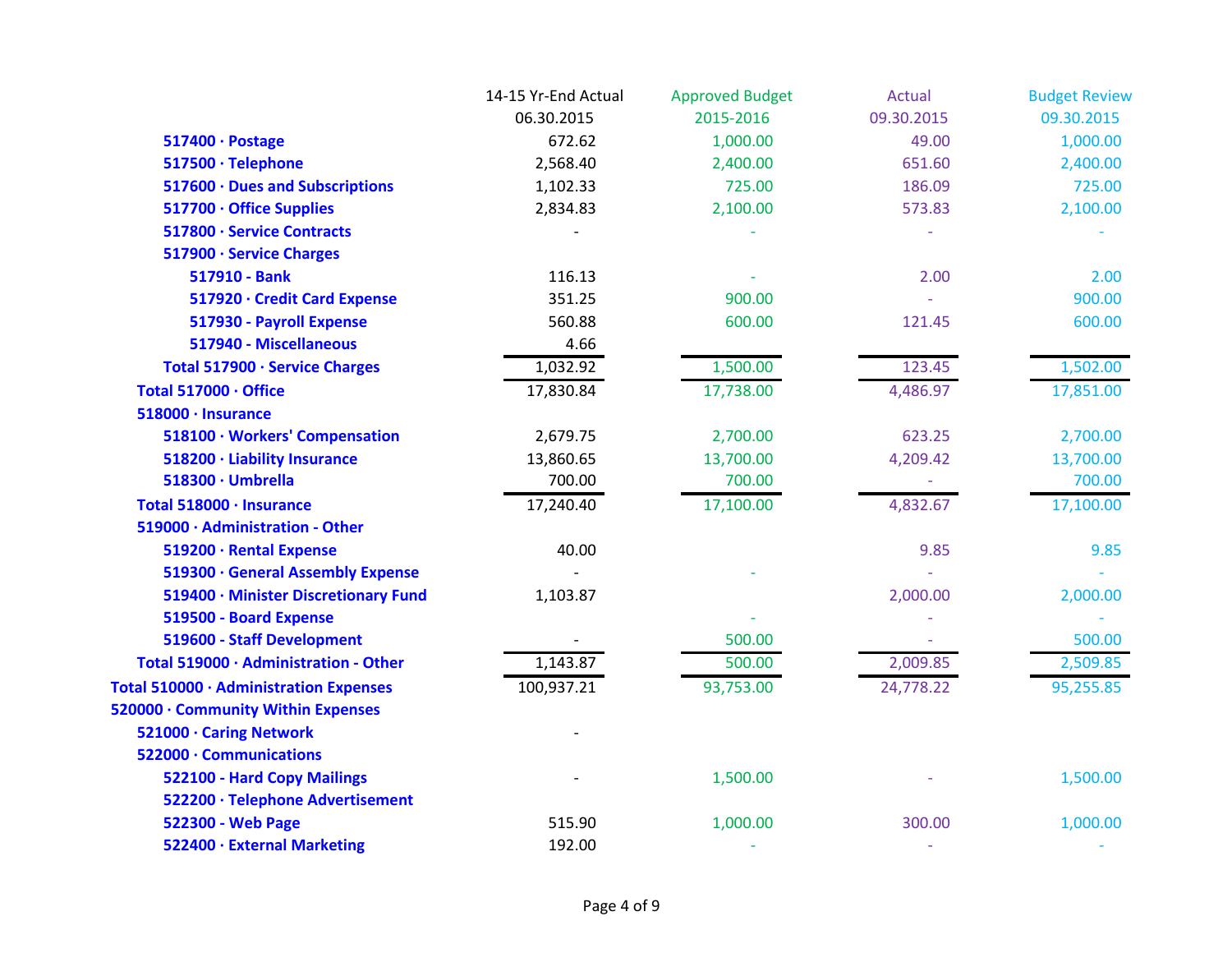|                                          | 14-15 Yr-End Actual | <b>Approved Budget</b> | <b>Actual</b> | <b>Budget Review</b> |
|------------------------------------------|---------------------|------------------------|---------------|----------------------|
|                                          | 06.30.2015          | 2015-2016              | 09.30.2015    | 09.30.2015           |
| 522500 · Software Upgrades               |                     |                        |               |                      |
| Total 522000 · Communications            | 707.90              | 2,500.00               | 300.00        | 2,500.00             |
| 523000 - Performing Arts                 | 594.50              |                        |               |                      |
| 523100 - Credit Card Expense             | 2.96                |                        | 2.43          | 2.43                 |
| <b>Total 523000 - Performing Arts</b>    | 597.46              |                        | 2.43          | 2.43                 |
| 524000 · Festival of the Season          | 518.36              |                        |               |                      |
| 527000 · Membership                      |                     |                        |               |                      |
| 527000 - Membership                      | 56.67               |                        |               |                      |
| 527100 - Membership Initiative           | 1,039.60            | 500.00                 | 183.16        | 500.00               |
| Total 527000 - Membership                | 1,096.27            | 500.00                 | 183.16        | 500.00               |
| 529000 · Community Within - Other        |                     |                        |               |                      |
| 529300 · UAMW                            | 3,067.31            |                        |               |                      |
| 529500 · Memorial Receptions             | 768.88              | 200.00                 |               | 200.00               |
| 529600 - Fellowship Hour Supplies        | 449.26              | 600.00                 | 88.62         | 600.00               |
| Total 529000 · Community Within - Other  | 4,285.45            | 800.00                 | 88.62         | 800.00               |
| Total 520000 · Community Within Expenses | 7,205.44            | 3,800.00               | 574.21        | 3,802.43             |
| 530000 · Social Justice Expenses         |                     |                        |               |                      |
| 531000 · Info & Advocacy Sub-Council     | 35.00               |                        |               |                      |
| 532000 - Miscellaneous                   |                     | 500.00                 | 100.00        | 500.00               |
| 533000 · SJ Collection Disbursements     | 3,778.88            |                        | 4,418.90      | 4,418.90             |
| 534000 · Interweave                      |                     |                        |               |                      |
| 537000 · Equual Access                   |                     |                        |               |                      |
| 538000 · Green Sanctuary                 | 93.08               |                        |               |                      |
| 539000 - Noah Webster Partnership        |                     |                        |               |                      |
| Total 530000 · Social Justice Expenses   | 3,906.96            | 500.00                 | 4,518.90      | 4,918.90             |
| 540000 · Spiritual Life Expenses         |                     |                        |               |                      |
| 541000 · Adult Programs                  |                     |                        |               |                      |
| 541100 · Administrative Expenses         | 1,995.58            |                        |               |                      |
| 541200 · Compensation                    | 10,339.00           |                        | 656.00        | 656.00               |
| 541300 · Credit Card Expense             | 17.51               |                        |               |                      |
| Total 541000 · Adult Programs            | 12,352.09           | 5,000.00               | 656.00        | 656.00               |
| 542000 · Annual Retreat                  |                     |                        |               |                      |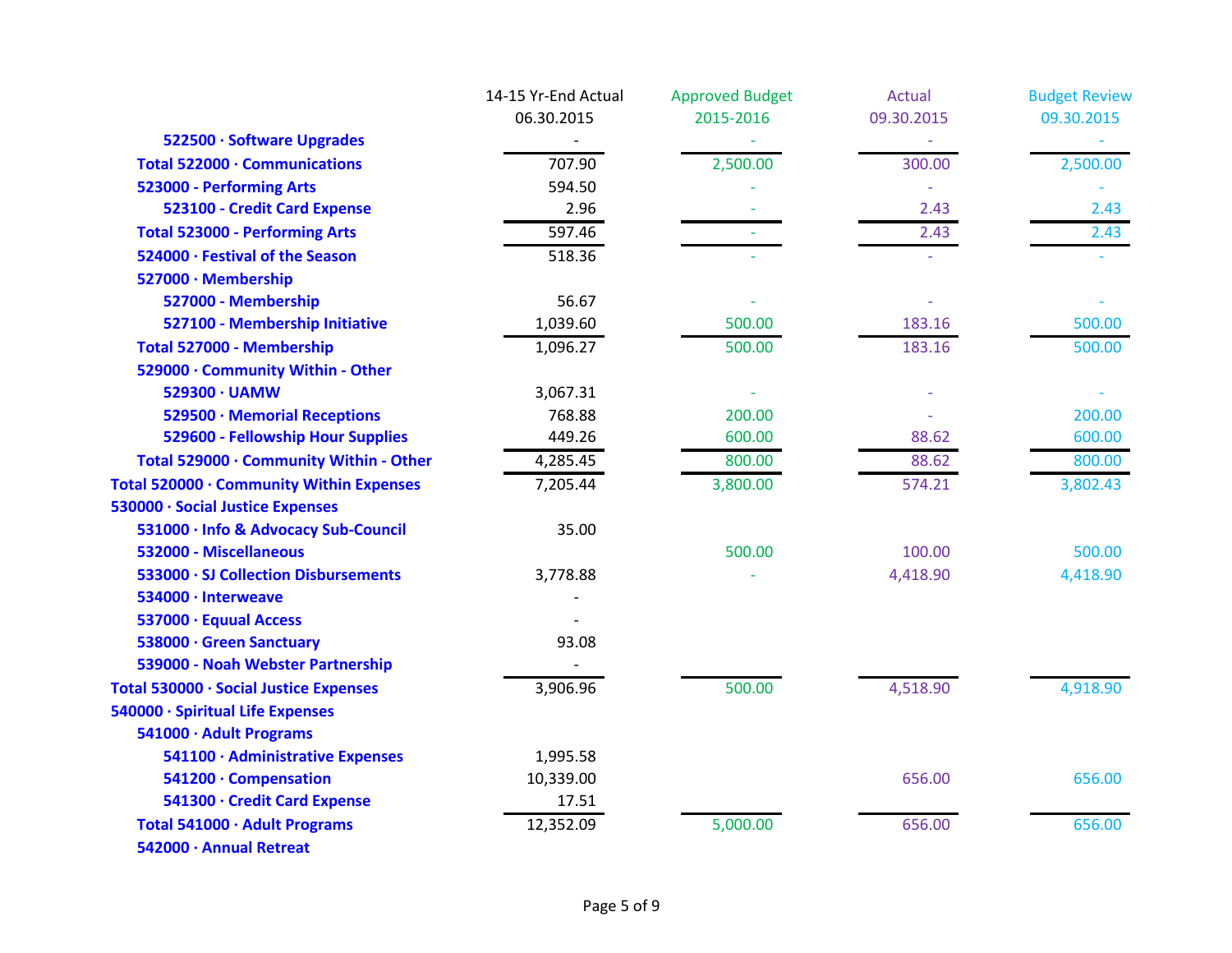|                                            | 14-15 Yr-End Actual | <b>Approved Budget</b> | Actual     | <b>Budget Review</b> |
|--------------------------------------------|---------------------|------------------------|------------|----------------------|
|                                            | 06.30.2015          | 2015-2016              | 09.30.2015 | 09.30.2015           |
| 543000 · Music                             |                     |                        |            |                      |
| 543200 · Guest Musicians / Choral Scholars | 3,033.99            | 2,000.00               | 120.00     | 2,000.00             |
| 543201 - Substitute Keyboardists           | 250.00              | 600.00                 |            | 600.00               |
| 543300 · Sheet Music                       | 174.19              | 500.00                 | 169.49     | 500.00               |
| 543400 · Instrument Maintenance            |                     |                        |            |                      |
| 543401 · Organ                             | 1,372.00            | 1,072.00               |            | 1,072.00             |
| 543402 · Piano                             | 270.00              | 580.00                 |            | 580.00               |
| Total 543400 · Instrument Maintenance      | 1,642.00            | 1,652.00               |            | 1,652.00             |
| Total 543000 · Music                       | 5,100.18            | 4,752.00               | 289.49     | 4,752.00             |
| <b>544000 - Religious Education</b>        |                     |                        |            |                      |
| 544200 · Supplies                          | 394.09              | 600.00                 | 210.09     | 600.00               |
| 544300 - Guest at Your Table               | 170.00              |                        |            |                      |
| <b>544400 - UNICEF</b>                     |                     |                        |            |                      |
| 544500 · Ski Trip                          |                     |                        |            |                      |
| 544700 · Curriculum                        | 253.90              | 400.00                 | 25.00      | 400.00               |
| 544800 · Religious Education - Other       |                     |                        |            |                      |
| $544802 \cdot$ Training                    | 92.53               | 300.00                 | 20.36      | 300.00               |
| 544803 · RE Staff Recruitment              |                     | 100.00                 |            | 100.00               |
| 544804 · RE Staff Security Checks          | 15.60               | 40.00                  |            | 40.00                |
| 544805 · RE Classroom Refurbishment        |                     | 100.00                 |            | 100.00               |
| 544806 - Sleeping Out In Boxes             | 1,850.00            |                        |            |                      |
| Total 544800 · Religious Education - Other | 1,958.13            | 540.00                 | 20.36      | 540.00               |
| Total 544000 · Religious Education         | 2,776.12            | 1,540.00               | 255.45     | 1,540.00             |
| 545000 · Worship                           |                     |                        |            |                      |
| 545100 · Guest Speakers                    |                     |                        |            |                      |
| 545101 - Guest Speakers                    | 1,650.00            | 2,000.00               | 500.00     | 2,000.00             |
| 545102 - Guest Speakers - Mileage          |                     | 400.00                 |            | 400.00               |
| <b>Total 545100 - Guest Speakers</b>       |                     | 2,400.00               | 500.00     | 2,400.00             |
| 545200 · Flowers & Candles                 | 323.76              | 500.00                 | 59.54      | 500.00               |
| 545201 - Hymnals                           | 655.00              |                        |            |                      |
| 545300 · Recording Expense                 |                     |                        |            |                      |
| 545400 - Summer Music                      | 1,350.00            | 2,000.00               | 1,575.00   | 2,000.00             |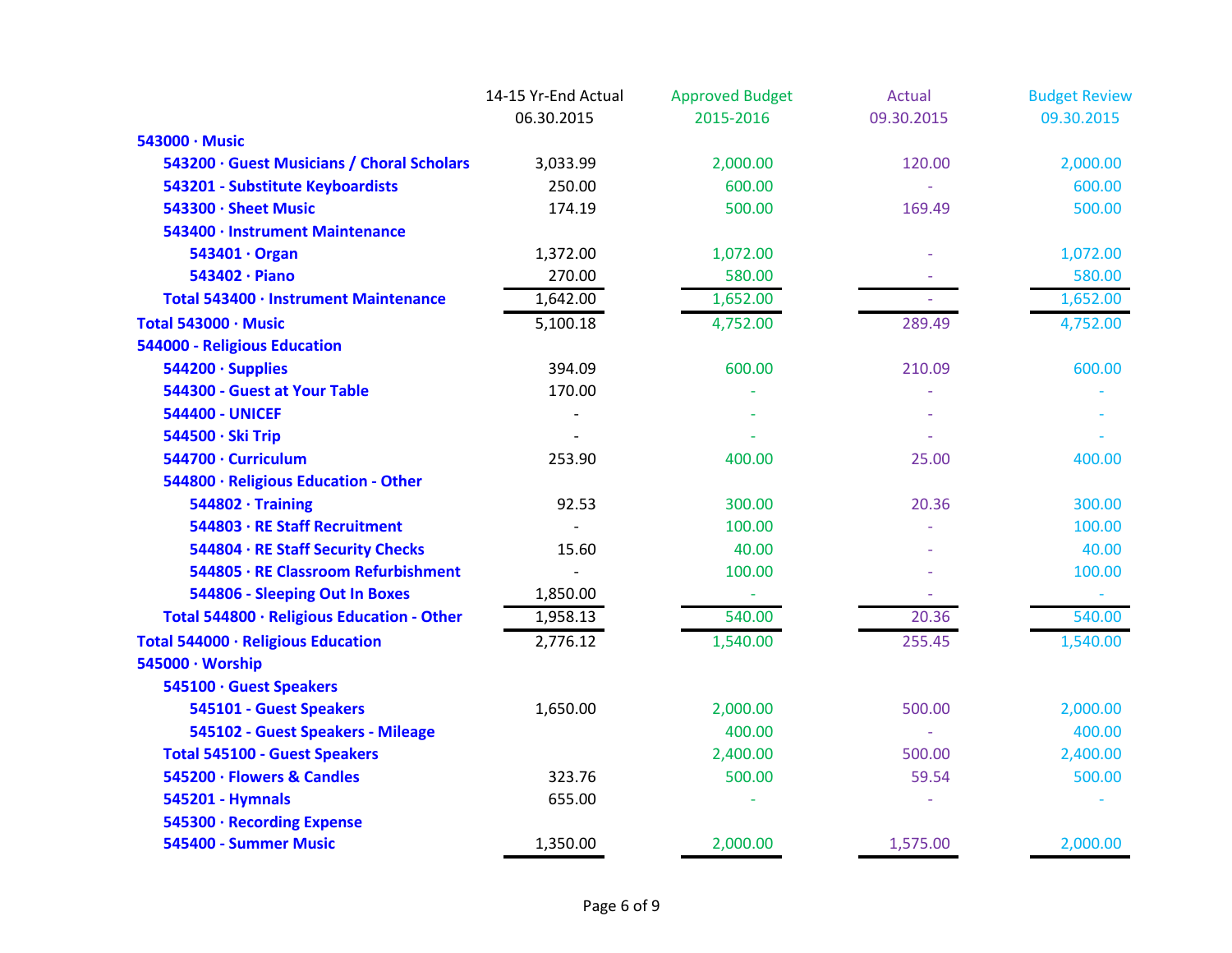|                                                | 14-15 Yr-End Actual | <b>Approved Budget</b> | <b>Actual</b> | <b>Budget Review</b> |
|------------------------------------------------|---------------------|------------------------|---------------|----------------------|
|                                                | 06.30.2015          | 2015-2016              | 09.30.2015    | 09.30.2015           |
| Total 545000 · Worship                         | 3,978.76            | 4,900.00               | 2,134.54      | 4,900.00             |
| <b>Spiritual Life Other</b>                    |                     |                        |               |                      |
| Total 540000 · Spiritual Life Expenses         | 24,207.15           | 16,192.00              | 3,335.48      | 11,848.00            |
| 550000 · Compensation                          |                     |                        |               |                      |
| $551000 \cdot DRE$                             |                     |                        |               |                      |
| 551100 · Salary/Wages                          | 16,848.00           | 17,016.48              | 3,926.88      | 19,045.44            |
| <b>Consultant</b>                              |                     |                        |               |                      |
| 551200 · Pension                               |                     |                        |               | 1,355.00             |
| 551300 · Insurance                             | $\overline{a}$      |                        |               |                      |
| 551400 · Professional Development              | 175.00              | 1,000.00               |               | 1,000.00             |
| 551500 · FICA                                  | 1,288.88            | 1,307.76               | 300.40        | 1,456.98             |
| 551700 - Health Reimbursement                  |                     |                        | u.            |                      |
| <b>Total 551000 · DRE</b>                      | 18,311.88           | 19,324.24              | 4,227.28      | 22,857.42            |
| 552000 · Minister                              |                     |                        |               |                      |
| 552100 · Salary/Wages                          | 63,800.00           |                        | 17,400.00     | 68,400.00            |
| 552200 · Pension                               | 7,700.00            |                        | 2,100.00      | 8,400.00             |
| 552300 · Insurance                             | 12,553.50           | 15,142.77              | 3,510.03      | 15,142.77            |
| 552400 · Professional Development              | 1,753.01            |                        |               |                      |
| 552402 - Prof Dev. Cathy                       | 4,287.18            |                        | 2,731.99      | 5,880.00             |
| 552403 - Prof Dev. Heather                     | 6,643.66            |                        | 978.95        | 5,880.00             |
| <b>Total 552400 - Professional Development</b> | 12,683.85           |                        | 3,710.94      | 11,760.00            |
| 552500 · FICA                                  | 5,890.50            |                        | 1,606.50      | 6,426.00             |
| 552600 · Housing Allowance                     | 15,625.00           |                        | 3,600.00      | 15,600.00            |
| 552700 - Health Reimbursement                  |                     |                        |               |                      |
| <b>522800 - Per Diem Living Expenses</b>       | 4,947.45            |                        |               |                      |
| Total 552000 · Minister                        | 123,200.30          | 125,728.77             | 31,927.47     | 125,728.77           |
| 553000 · Building Staff                        |                     |                        |               |                      |
| 553100 · Salary/Wages                          |                     |                        |               |                      |
| 553101 · Sunday Sexton                         | 2,907.50            | 3,140.00               | 671.00        | 3,140.00             |
| 553102 · Custodian                             | 3,857.50            | 4,830.00               | 1,095.00      | 4,830.00             |
| 553103 · Sexton                                | 16,632.00           | 16,380.00              | 6,814.50      | 16,380.00            |
| 553104 · Evening Attendant                     |                     |                        |               |                      |
|                                                |                     |                        |               |                      |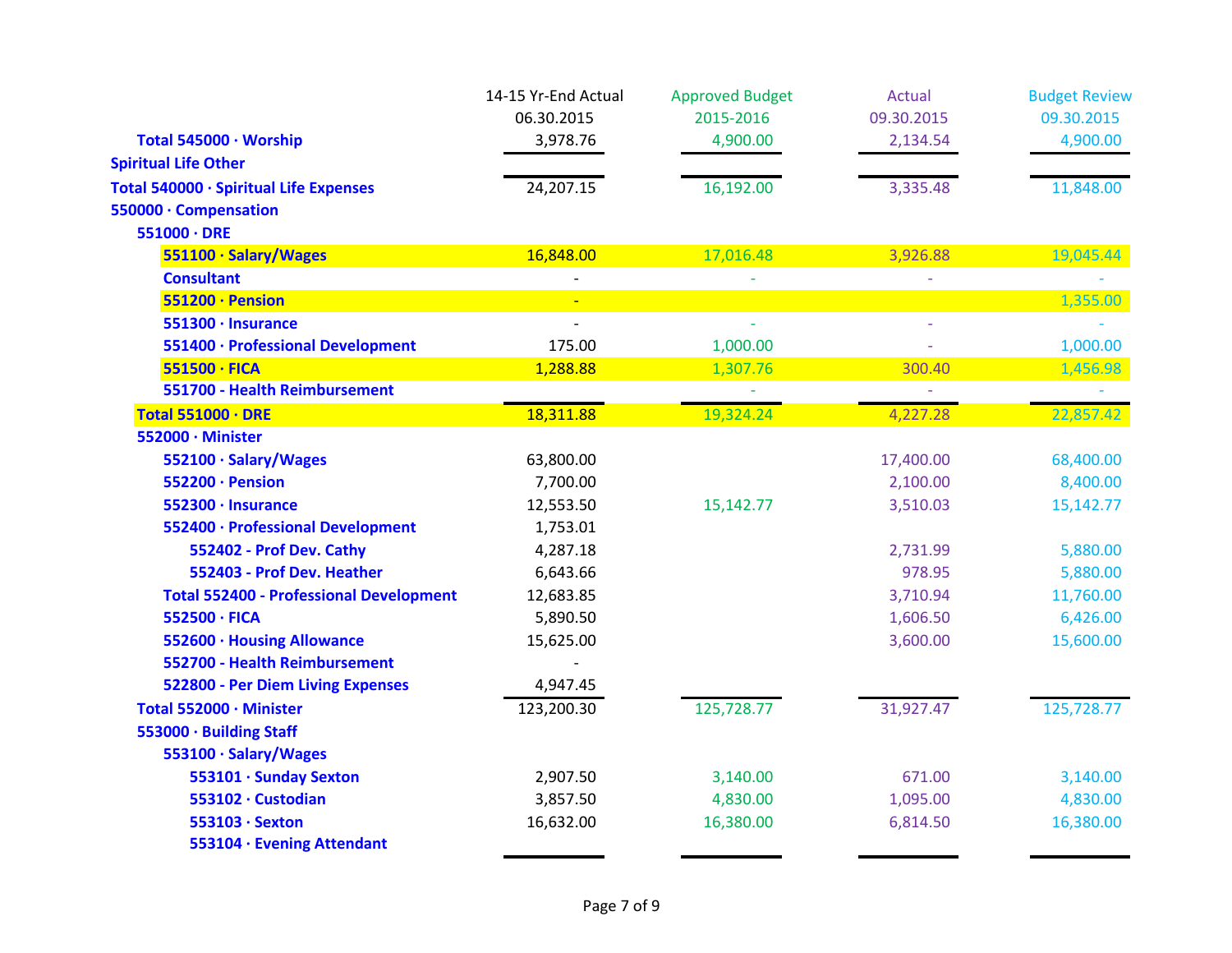|                                          | 14-15 Yr-End Actual | <b>Approved Budget</b> | Actual     | <b>Budget Review</b> |
|------------------------------------------|---------------------|------------------------|------------|----------------------|
|                                          | 06.30.2015          | 2015-2016              | 09.30.2015 | 09.30.2015           |
| Total 553100 · Salary/Wages              | 23,397.00           | 24,350.00              | 8,580.50   | 24,350.00            |
| 553500 · FICA                            | 1,827.71            | 1,862.78               | 656.40     | 1,862.78             |
| Total 553000 · Building Staff            | 25,224.71           | 26,212.78              | 9,236.90   | 26,212.78            |
| 554000 · Music Staff                     |                     |                        |            |                      |
| 554100 · Salary/Wages                    |                     |                        |            |                      |
| 554101 · Music Director                  | 19,957.34           | 18,765.00              | 1,050.00   | 9,665.00             |
| 554102 · Acting Accompanist              |                     |                        | 350.00     | 9,100.00             |
| 554103 · RE Music Director               |                     |                        |            |                      |
| 554104 · Section Leads                   |                     |                        |            |                      |
| Total 554100 · Salary/Wages              | 19,957.34           | 18,765.00              | 1,400.00   | 18,765.00            |
| <b>554400 - Professional Development</b> | 603.29              | 500.00                 |            | 500.00               |
| 554500 · FICA                            | 1,316.47            | 1,435.52               | 107.11     | 1,435.52             |
| Total 554000 · Music Staff               | 21,877.10           | 20,700.52              | 1,507.11   | 20,700.52            |
| 555000 · Business Manager                |                     |                        |            |                      |
| 555100 · Salary/Wages                    | 34,297.85           | 28,991.04              | 6,690.24   | 19,056.00            |
| 555200 · Pension                         | 3,575.01            | 2,870.40               | 666.82     | 1,177.60             |
| 555300 · Insurance                       | 6,897.66            | 7,094.00               | 1,826.37   | 3,224.50             |
| 555500 · FICA                            | 2,626.85            | 2,217.81               | 511.80     | 1,457.78             |
| 555700 - Health Reimbursement            | 2,192.40            | 2,182.04               | 573.60     | 1,091.00             |
| Total 555000 · Business Manager          | 49,589.77           | 43,355.29              | 10,268.83  | 26,006.88            |
| 556000 · Administrative Assistant        |                     |                        |            |                      |
| 556100 · Salary/Wages                    | 9,288.65            | 13,338.00              | 3,071.28   | 19,571.28            |
| 556200 · Pension                         |                     |                        |            | 660.00               |
| 556500 · FICA                            | 713.68              | 1,020.36               | 234.95     | 1,497.20             |
| Total 556000 · Administrative Assistant  | 10,002.33           | 14,358.36              | 3,306.23   | 21,728.48            |
| 557000 · Religious Education             |                     |                        |            |                      |
| 557100 · Paid RE Staff                   |                     |                        |            |                      |
| 557101 · Nursery & Child Care            | 4,160.00            | 4,900.00               | 858.00     | 4,900.00             |
| 557103 · Youth Advisor                   | 4,501.90            | 4,501.90               | 519.45     | 4,501.90             |
| Total 557100 · Paid RE Staff             | 8,661.90            | 9,401.90               | 1,377.45   | 9,401.90             |
| 557105 · Paid RE Staff FICA              | 677.94              | 719.25                 | 105.39     | 719.25               |
| Total 557000 · Paid RE Staff             | 9,339.84            | 10,121.15              | 1,482.84   | 10,121.15            |